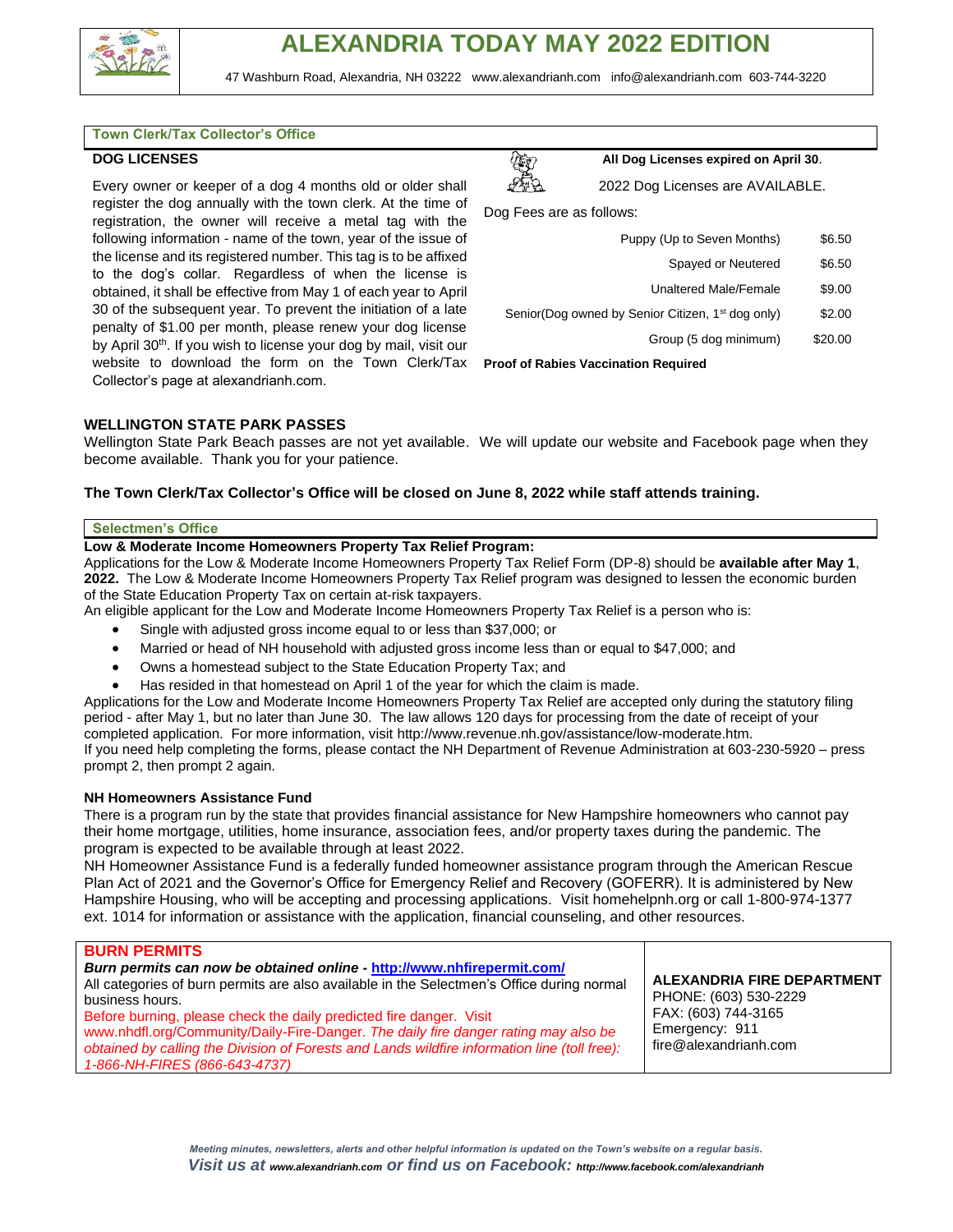







**Recycling is contagious; You set the example, and others will follow**

*Trivia Quiz Question for the Month:* In addition to hosting the famous Nottingham Goose Fair annually each fall, what other claim to fame can the town Nottingham, NH make?

# **Money in our Pockets**

During the month of March, we realized revenue of \$775 for aluminum cans and scrap metal revenue was \$687. There was no adjustment for glass as yet for this year. Over the past few years, we have been recycling glass at the rate of about 5 ½ tons every three months. We are now breaking up our glass, which means that we are now able to ship about 10 tons per haul, which reduces the number of annual hauls from 4 to 2. The annual saving for the glass remains the same; however, we are saving almost \$400 annually in hauling fees. You may ask why we weren't breaking our glass and doing this in past years, and the answer is that we were restricted, by the hauler, regarding maximum weight limitations. Cardboard recycling has proven to be a big savings so far, and if the market holds firm the savings should continue. Each week we process about ¾ of a ton of cardboard which is delivered to Bristol for processing vs. putting it in with our construction waste. Disposal of construction waste costs us \$128/ton, which equates to about \$350/mo. savings when we exclude cardboard. These savings are based on 1st Quarter volume and will be reevaluated at the end of June. There has been no adjustment for glass to date. So, with all that said, our savings through March 2022 are \$2,902. Projecting that number forward, optimistically, we can set our goal at a savings of \$12,000 for the year. Keep up the good work.

As you know, in addition to saving us money, your efforts to recycle and support your recycling program have a positive impact on our environment and preserve our natural resources for all to enjoy.



# **What's New at the Transfer Station**

There were no TSSC meetings during the month of April. However, permit applications were signed and sent to DES for the gravel pit, approval is expected to be received next month. Members of the TSSC continue to work with Erin on permit applications for the transfer station. RFPs have not yet been requested from local contractors pending finalization and approval by the TSSC of the plans for the transfer station

and the submission and approval of the permit applications, which are needed before quotes can be obtained. Members of the TSSC continue to investigate alternatives for building and equipment needs. Although there is still a lot of preliminary work to be completed, the TSSC is confident that it can meet its objective of having a budget proposal for phase 1 of the relocation and opening of the new facility ready for a warrant article for voter approval in time for a March 2023 vote.

The committee will continue to meet on an as needed basis and monthly updates will be provided here in the town newsletter and in meeting minutes posted on the town website.



# **Avoid Being Locked Out, Gates Close at 3:45pm, Transfer Station Time – Their Facility, Their Clock**

Thank you all for picking up your 2022 transfer station stickers. Please display them in clear view in the lower left corner of the windshield. If you have more than one vehicle that visits the transfer station, you need to sticker for **both** vehicles. A reminder to landlords, if you have short-term seasonal tenants who will be using the facility during their stay, please advise them that they may be asked for proof of their rental agreement in lieu of a sticker. Please remember that the requirement of stickers to use the transfer station facility is to prevent unauthorized use of our facility by non-residents.

It's spring and many of us are taking advantage of the nicer weather to do some spring-cleaning. In an effort to efficiently handle the additional waste disposed of this time of the year, we ask that if you are going to have to make multiple trips to the transfer station in a single day, that you contact the transfer station in advance (603-744-6810) and let them know. This will allow them to compact the container(s) if necessary or activate a backup container. Thank you for your cooperation.

The recycling of corrugated cardboard has proved very cost effective up to this point and our plan is to continue to accept corrugated cardboard **ONLY** for recycling. Please remove any waste material and breakdown your boxes before placing them in the trailer.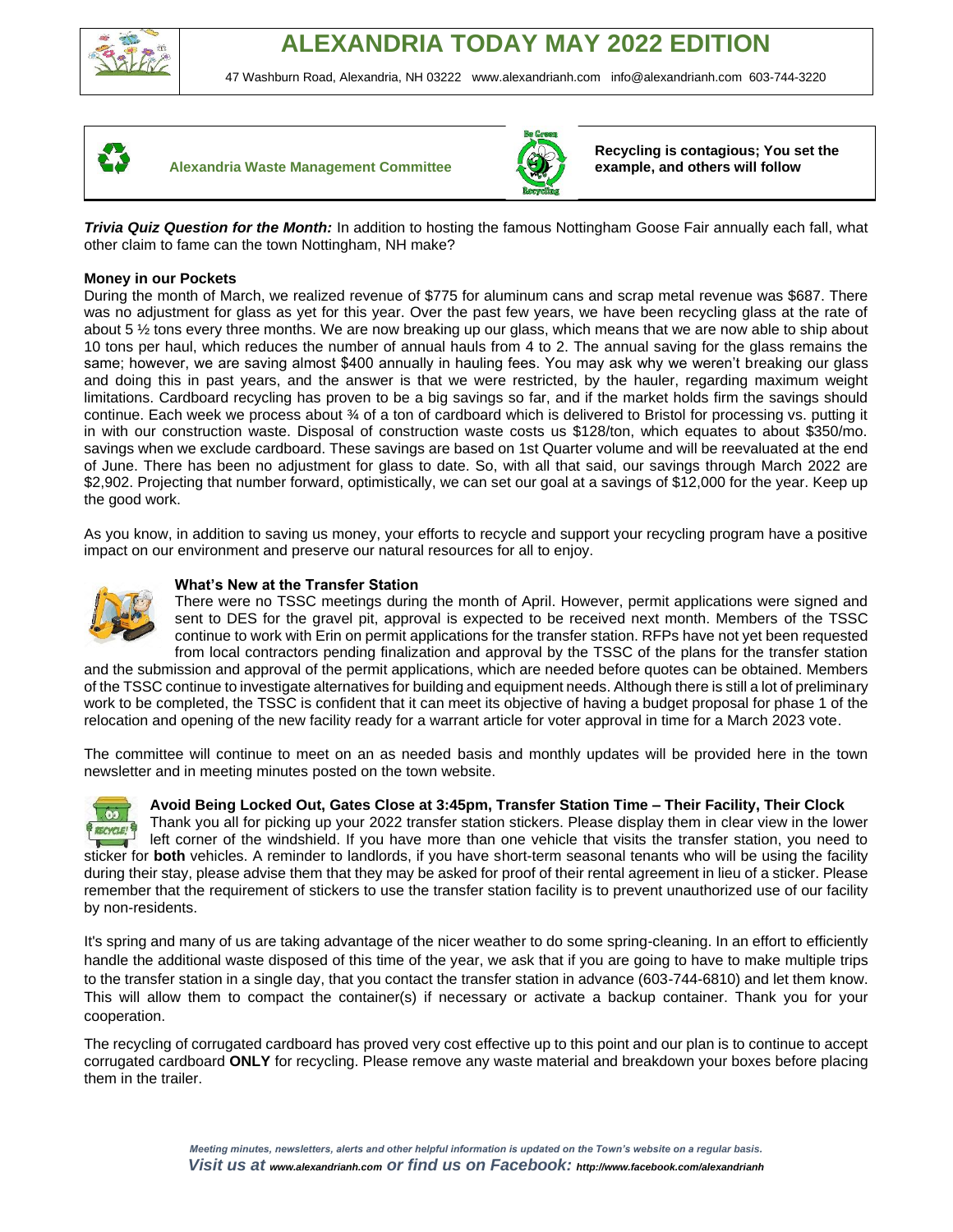

A container has been placed by the roll-offs for all **clean,** plastic bags. We take all types of plastic bags including plastic pellet bags, feed bags, and grocery bags. Please be sure the bags are empty and clean. We hope to be able to continue this service; however, it will depend on you doing your part by ensuring that only clean, plastic bags are put in the container(s).

A follow-up on last month's reminder; **no containers holding any petroleum product or flammable gases are NOT ALLOWED IN ANY CONTAINER.** There is a separate area for used propane which need to be completely empty, a disposal fee of \$2.00 is charged for tanks over 2lbs. – please see office before disposal. To help control improper disposal of certain materials, our Operating Plan, dtd. 30 April 2012, charges the facility with inspecting all waste entering the facility to ensure compliance. Generally, at our facility, this is limited to a quick visual check of materials brought in by truck or trailer to direct the resident to the correct disposal area. Please remember, waste disposal is, for the most part, controlled by the state not the towns and transfer stations and landfills are merely complying with regulations stipulated in their permits.

The 2022 Hazzard Waste Day for Alexandria is Aug 6th at the Regional High School from 08:30 – 12:00. For a complete list of areas and a list of what is and isn't acceptable go to: lakesrpe.org/serviceshhw.asp.

Ken has asked that I remind residents that tools such as rakes, shovels, saws, wire cutters, and box cutters are for use by residents while disposing of material at the transfer station. Please be sure to return any item you use at the transfer station to its original location, so it can be easily found by others who may need to use it.

**Every Individual Can Contribute** Li-Cycle, a Canadian company founded in 2022, has selected Veolia Water Technologies as a partner for its lithium-ion battery recycling plant in Rochester, New York. The facility will help give life back to the equivalent of approximately 225,000 electric vehicle batteries per year by utilizing Veolia's HPD® crystallization technology to process recycled lithium-ion battery materials.

As the global demand for cleaner, battery-based energy storage systems and electric vehicles is on the rise, so too is the need for sustainable solutions to recover the valuable materials inside them. Veolia's HPD crystallization technology is key in a final stage of the battery recycling process as it allows to optimize the creation of nickel sulfate and cobalt sulfate from lithium-ion batteries, and transform them into high-purity raw materials, ready to be used in new batteries. Li-Cycle will utilize Veolia's HPD crystallizers to produce nickel sulfate and cobalt sulfate that can then be resold to battery manufacturers – ultimately giving the original battery materials a new life. When fully operational in 2023, the Rochester facility will help create a sustainable, circular economy for lithium-ion batteries. "At Veolia, we apply our know-how in developing and adapting leading-edge technologies that contribute to the recovery of critical metals and components from end-of-life products. We have vast experience in the lithium production industry where we enjoy a technology leadership position and will now apply our expertise in crystallization to battery recycling. Active throughout the entire value chain of battery recycling, Veolia is proud to take another step forward towards building a circular economy for lithium-ion batteries." said Vincent Caillaud, CEO of Veolia Water Technologies.

Hats off to another company moving forward to harness technology to recycle heretofore wasted resources.



Creative ideas for recycling, reusing items, and interesting articles or websites offering recycling ideas are always welcome as are comments and suggestions about the newsletter articles. Please submitted your comments to: steve.whitman@hotmail.com; be sure to state "recycling comments" in the subject. In some cases, with the author's permission, comments may be printed in subsequent issues.

Answer to trivia question: Incorporated in 1722 as the result of a grant from the British King and Governor Samual Shute of Massachusetts, Nottingham, NH was the first town in the nation to organize and implement a full-scale recycling program. The program began in 1973 as a means for the town to save money and within three years the town was recycling more than 50% of the town's waste. The Nottingham Recycling Center continues to serve the community today.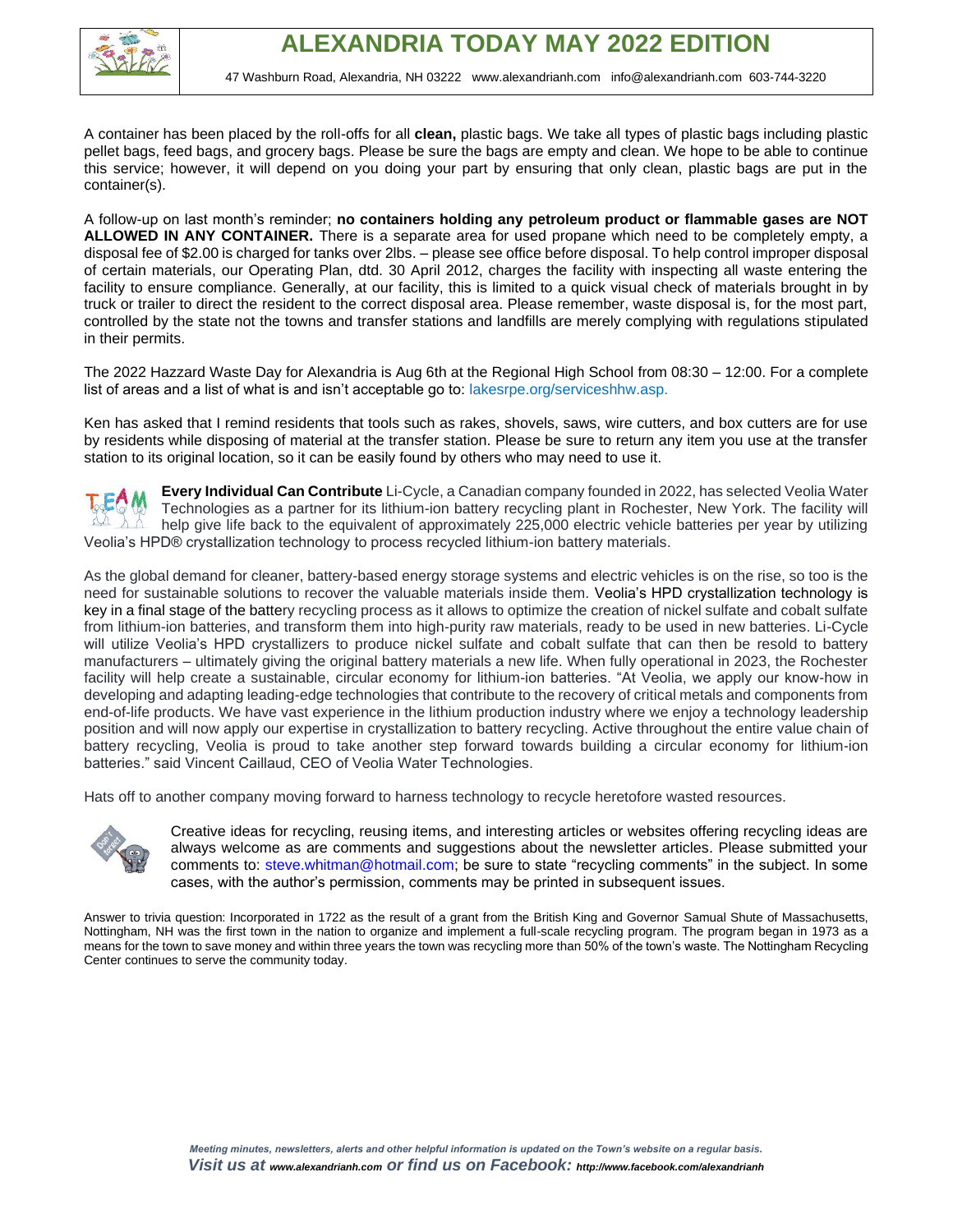



**Alexandria Conservation Commission**

People often forget that the sun's position May 1st is the same as it is on July 16th. Don't forget the sunscreen when working outdoors!

Cleaning up the lawn, the beds around your house and turning over the vegetable garden is a traditional rite of spring here in New Hampshire. The material cleaned from your lawn and beds can be added to your compost pile. If you don't have a compost pile, now is a good time to start one.

Once your beds have been cleaned, adding mulch will help control weeds, help prevent erosion, and enhance the soil. Mulches you may wish to consider are: *Small Stone* – stones absorb more heat than organic materials, do not retain moisture and do nothing to enrich the soil. This option should be reserved for cool-climate flower gardens as reflective heat can spell disaster for some plants. *Cocoa Hulls* – these shells are full of nutrients that help build up your soil. Cocoa hulls have a pleasant brown hue that darkens over time. They help retain moisture but do tend to grow a harmless mold in humid areas. **CAUTION**; The cocoa hulls [like chocolate] are toxic to dogs if ingested. *Shredded Bark* – this material comes in a variety of colors and has a coarse, stringy texture that helps it from washing off steeper banks and breaking down too quickly. Generally, this type of mulch is preferred for use around shrubs and trees rather than in perennial flower or vegetable gardens. *Compost* – this is not as effective in preventing weeds as other mulches; however, it is an excellent way to build up nutrients in your soil. Compost is a good choice for flower beds and vegetables gardens. *Peat & Peat Moss* – is much like compost in that it is made up of decomposed organic or flora material. *Wood Chips* – as with the shredded bark, they are most effective around trees and shrubs and not in flower beds or vegetable gardens. They tend to turn gray with time.

Preparing your lawn for the season – Generally this will involve raking and fertilizing, and in some cases thatching and top dressing. There is one other thing that you should consider doing; having your soil tested by a local, independent lab at least every four years. Local laboratories are usually familiar with the area soils and can recommend fertilization that has proven reliable. The correct fertilizer in the correct amount will ensure the best results. Remember that fertilizer works its way into the soil where chemicals are released; a small amount may be washed away by storm water before it can be absorbed. Over fertilization not only increases the cost but results in more chemicals than necessary and can hurt your plants. The chemicals caught up in run-off storm water can find their way into lakes and streams causing pollution. Be sure to follow the manufacturer's instructions when applying fertilizer to your lawn.

| <b>Other Community Events &amp; Information</b> |                                                                                                                         |  |  |  |
|-------------------------------------------------|-------------------------------------------------------------------------------------------------------------------------|--|--|--|
| American                                        | <b>BLOOD DRIVES</b>                                                                                                     |  |  |  |
| <b>Red Cross</b>                                | Tuesday, May 17, 2022 from 12:00 pm to 5:00 pm                                                                          |  |  |  |
|                                                 | Marian Center, 17 West Shore Road, Bristol, NH                                                                          |  |  |  |
|                                                 | Registration for the New Hampshire Marathon is now Open                                                                 |  |  |  |
| <b>Expl</b> Hannaford NH                        | Register for any of the races now at nhmarathon.com.                                                                    |  |  |  |
| <b>MARATHON</b><br>PRESENTS                     | Not a runner? You can register to volunteer at the race website listed above or                                         |  |  |  |
|                                                 | email race @nhmarathon.com for information on becoming a sponsor.                                                       |  |  |  |
|                                                 |                                                                                                                         |  |  |  |
|                                                 | <b>DANBURY WINTER MARKET</b>                                                                                            |  |  |  |
| FIRST SATURDAY OF THE MONTH NOVEMBER – MAY      |                                                                                                                         |  |  |  |
| Upcoming market day: Saturday, 5/7              |                                                                                                                         |  |  |  |
|                                                 | The Blazing Star Grange #71 of Danbury NH sponsors the Danbury Winter Market to help sustain our                        |  |  |  |
|                                                 | local area, strengthen our local economy, maintain our rural landscape thru saving small family farms that              |  |  |  |
|                                                 | preserve our green space. Our market season runs the first Saturday of November thru May from 9 to                      |  |  |  |
|                                                 | noon. Two changes this season - the time! and we're going an extra month with our in person market. Blazing Star Grange |  |  |  |
|                                                 | encourages your support of our Danbury Winter Market Vendors. Local farms provide a strong anchor in the security of    |  |  |  |
|                                                 | local food supply and they, along with our artisan, strengthen our region's economy.                                    |  |  |  |

*Market Location: Grange Hall, 15 North Road, Danbury NH, a stone's throw from the intersections of routes 4 & 104. For information contact Donna at 603-768-5579.*